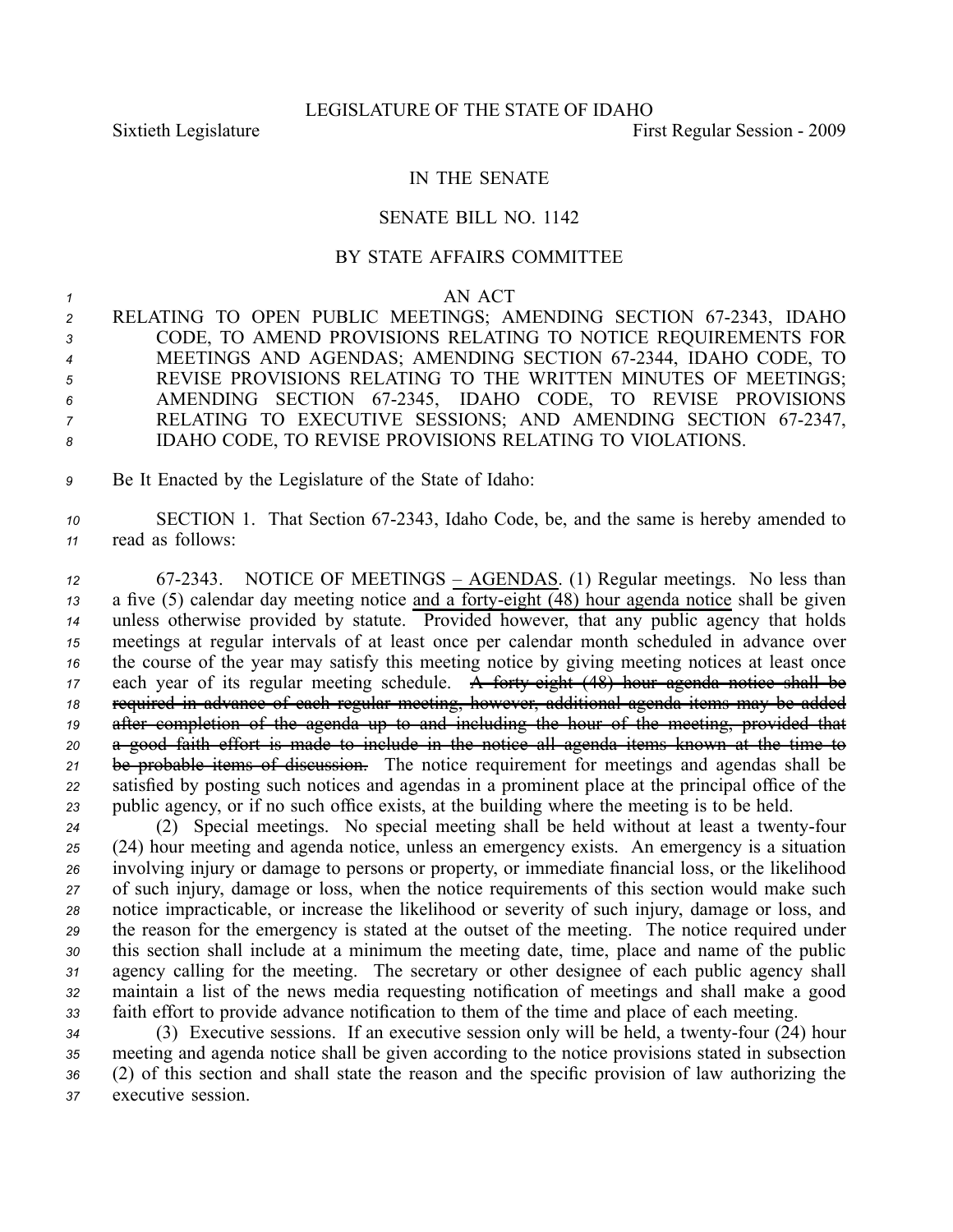| $\mathbf{1}$   | (4) An agenda shall be required for each meeting. The agenda shall be posted in the                |
|----------------|----------------------------------------------------------------------------------------------------|
| $\overline{c}$ | same manner as the notice of the meeting. An agenda may be amended, provided that a good           |
| 3              | faith effort is made to include, in the original agenda notice, all items known to be probable     |
| $\overline{4}$ | items of discussion.                                                                               |
| 5              | If an amendment to an agenda is made after an agenda has been posted but<br>(a)                    |
| 6              | forty-eight $(48)$ hours or more prior to the start of a regular meeting, or twenty-four $(24)$    |
| 7              | hours or more prior to the start of a special meeting, then the agenda is amended upon             |
| 8              | the posting of the amended agenda.                                                                 |
| 9              | (b) If an amendment to an agenda is proposed after an agenda has been posted and less              |
| 10             | than forty-eight (48) hours prior to a regular meeting or less than twenty-four (24) hours         |
| 11             | prior to a special meeting but prior to the start of the meeting, the proposed amended             |
| 12             | agenda shall be posted but shall not become effective until a motion is made at the                |
| 13             | meeting and the governing body votes to amend the agenda.                                          |
| 14             | An agenda may be amended after the start of a meeting upon a motion that states<br>(c)             |
| 15             | the reason for the amendment and states the good faith reason the agenda item was not              |
| 16             | included in the original agenda posting.                                                           |
|                | SECTION 2. That Section 67-2344, Idaho Code, be, and the same is hereby amended to                 |
| 17<br>18       | read as follows:                                                                                   |
|                |                                                                                                    |
| 19             | 67-2344. WRITTEN MINUTES OF MEETINGS. (1) The governing body of a public                           |
| 20             | agency shall provide for the taking of written minutes of all its meetings. Neither a full         |
| 21             | transcript nor a recording of the meeting is required, except as otherwise provided by law.        |
| 22             | All minutes shall be available to the public within a reasonable time after the meeting, and shall |
| 23             | include at least the following information:                                                        |
| 24             | (a) All members of the governing body present;                                                     |
| 25             | (b) All motions, resolutions, orders, or ordinances proposed and their disposition;                |
| 26             | (c) The results of all votes, and upon the request of a member, the vote of each member,           |
| 27             | by name.                                                                                           |
| 28             | (2) Minutes <del>of</del> pertaining to executive sessions. Minutes pertaining to an executive     |
| 29             | session shall be limited to include a specific reference to the specific statutory subsection      |
| 30             | authorizing the executive session and shall also provide sufficient detail to envey the general    |
| 31             | subject matter identify the purpose and topic of the executive session but shall not contain       |
| 32             | information sufficient to compromise the purpose of going into executive session.                  |
|                |                                                                                                    |
| 33             | SECTION 3. That Section 67-2345, Idaho Code, be, and the same is hereby amended to                 |
| 34             | read as follows:                                                                                   |
|                | EXECUTIVE SESSIONS – WHEN AUTHORIZED. (1) Nothing contained in<br>67-2345.                         |
| 35             | this act shall be construed to prevent, upon a two-thirds $(2/3)$ vote recorded in the minutes     |
| 36<br>37       | of the meeting by individual vote, a governing body of a public agency from holding an             |
| 38             | executive session during any meeting, after the presiding officer has identified the authorization |
| 39             | by specific reference to one (1) or more of paragraphs (a) through (j) of this subsection for      |
| 40             | the holding of such executive session. An executive session at which members of the public         |
| 41             | are excluded may be held, but only for the purposes and only in the manner set forth in this       |
| 42             | section. The motion to go into executive session shall identify the specific subsections of this   |
|                |                                                                                                    |

*<sup>43</sup>* section that authorize the executive session. There shall be <sup>a</sup> roll call vote on the motion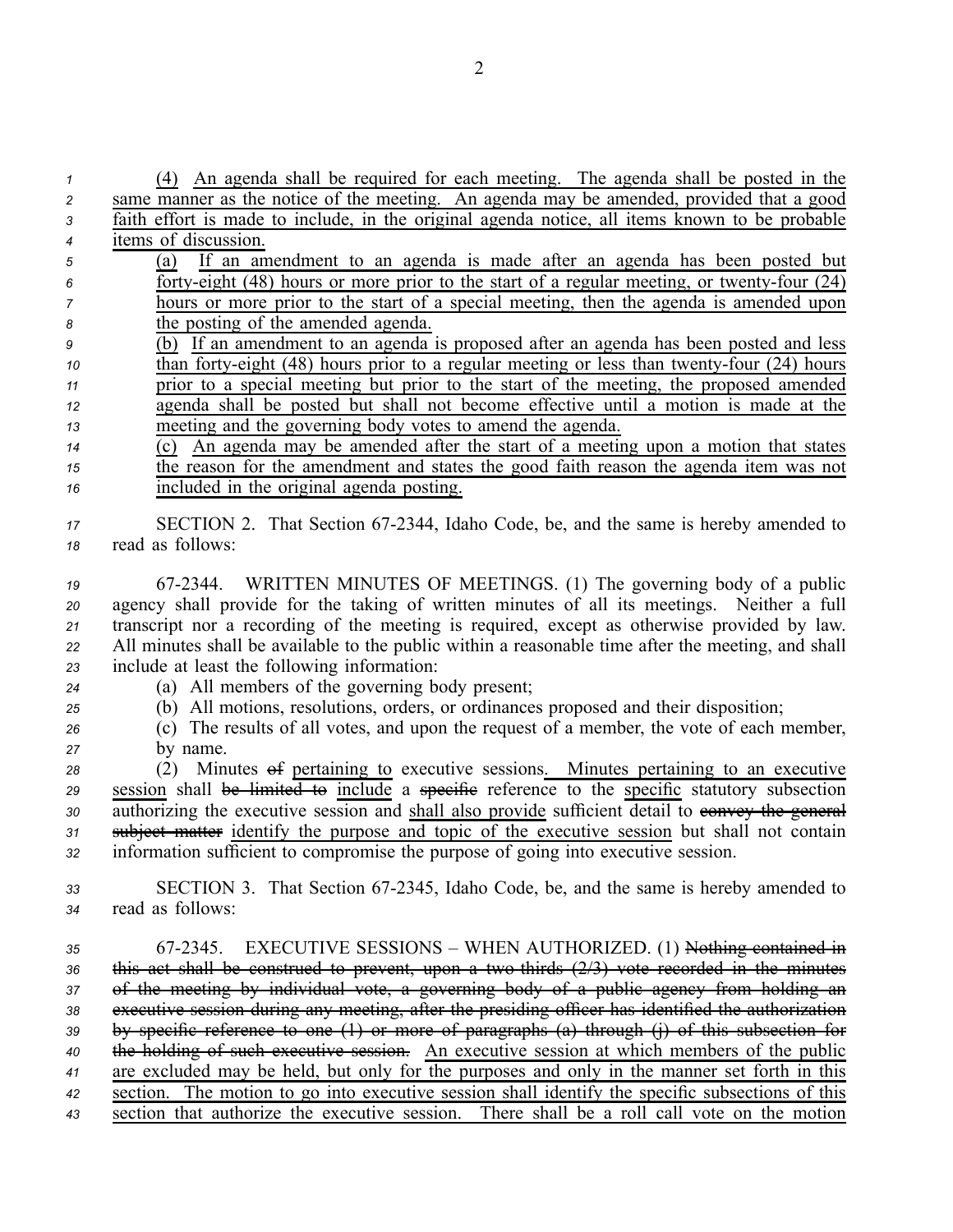and the vote shall be recorded in the minutes. An executive session shall be authorized by <sup>a</sup>  $2^{\circ}$  two-thirds  $(2/3)$  vote of the governing body. An executive session may be held: (a) To consider hiring <sup>a</sup> public officer, employee, staff member or individual agent, wherein the respective qualities of individuals are to be evaluated in order to fill <sup>a</sup> particular vacancy or need. This paragraph does not apply to filling <sup>a</sup> vacancy in an elective office or deliberations about staffing needs in general; (b) To consider the evaluation, dismissal or disciplining of, or to hear complaints or charges brought against, <sup>a</sup> public officer, employee, staff member or individual agent, or public school student; (c) To conduct deliberations concerning labor negotiations or to acquire an interest in real property which is not owned by <sup>a</sup> public agency; (d) To consider records that are exemp<sup>t</sup> from disclosure as provided in chapter 3, title 9, Idaho Code; (e) To consider preliminary negotiations involving matters of trade or commerce in which the governing body is in competition with governing bodies in other states or *<sup>16</sup>* nations; (f) To communicate with legal counsel for the public agency to discuss the legal ramifications of and legal options for pending litigation, or controversies not ye<sup>t</sup> being litigated but imminently likely to be litigated. The mere presence of legal counsel at an executive session does not satisfy this requirement; (g) By the commission of pardons and parole, as provided by law; (h) By the sexual offender classification board, as provided by chapter 83, title 18, Idaho *<sup>23</sup>* Code; (i) By the custody review board of the Idaho department of juvenile corrections, as provided by law; or (j) To engage in communications with <sup>a</sup> representative of the public agency's risk manager or insurance provider to discuss the adjustment of <sup>a</sup> pending claim or prevention of <sup>a</sup> claim imminently likely to be filed. The mere presence of <sup>a</sup> representative of the public agency's risk manager or insurance provider at an executive session does not satisfy this requirement. (2) Labor negotiations may be conducted in executive session if either side requests closed meetings. Notwithstanding the provisions of section 672343, Idaho Code, subsequent sessions of the negotiations may continue without further public notice. (3) The exceptions to the general policy in favor of open meetings stated in this section shall be narrowly construed. It shall be <sup>a</sup> violation of this act to change the subject within the executive session to one not identified within the motion to enter the executive session or to any topic for which an executive session is not provided. (4) No executive session may be held for the purpose of taking any final action or making any final decision. SECTION 4. That Section 672347, Idaho Code, be, and the same is hereby amended to read as follows: 672347. VIOLATIONS. (1) If an action, or any deliberation or decisionmaking decision making that leads to an action, occurs at any meeting which fails to comply with the provisions of sections 672340 through 672346, Idaho Code, such action shall be null and

*<sup>45</sup>* void.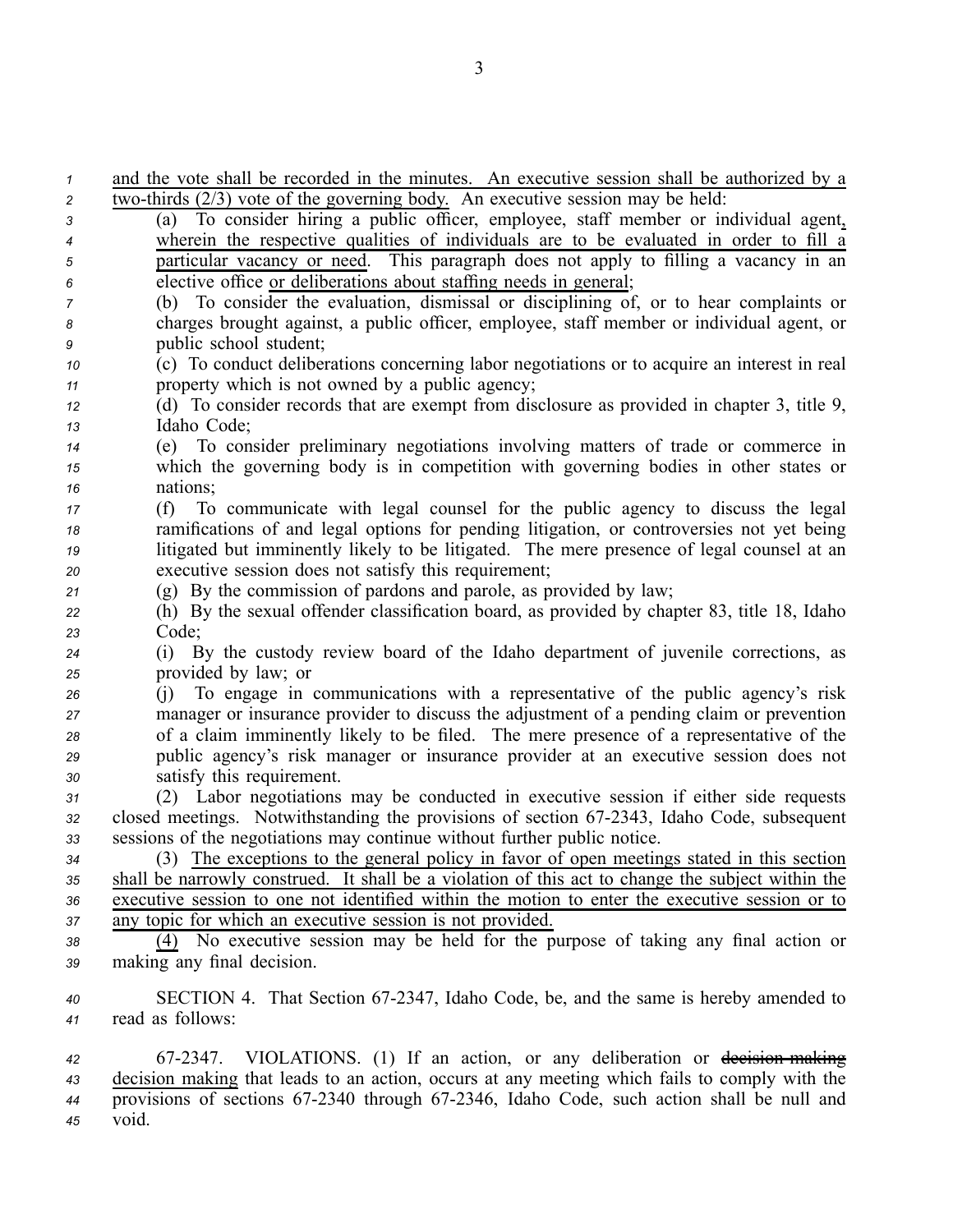*<sup>1</sup>* (2) Any member of the governing body governed by the provisions of sections 672340 2 through 67-2346, Idaho Code, who knowingly conducts or participates in a meeting which 3 violates the provisions of this act shall be subject to a fine civil penalty not to exceed one *<sup>4</sup>* hundred fifty dollars (\$150.00) for <sup>a</sup> first violation and not to exceed three hundred dollars *<sup>5</sup>* (\$300) for each subsequent violation as <sup>a</sup> civil penalty.

*<sup>6</sup>* (3) Any member of <sup>a</sup> governing body who knowingly violates the provisions of this act *7* shall be subject to a civil penalty not to exceed five hundred dollars (\$500).

 (4) Any member of <sup>a</sup> governing body who violates any provision of this act and who has previously admitted to committing or has been previously determined to have committed <sup>a</sup> violation of this act within the twelve (12) months preceding this subsequent violation shall be subject to <sup>a</sup> civil penalty not to exceed five hundred dollars (\$500).

 (5) The attorney general shall have the duty to enforce this act in relation to public agencies of state government, and the prosecuting attorneys of the various counties shall have the duty to enforce this act in relation to local public agencies within their respective jurisdictions. In the event that there is reason to believe that <sup>a</sup> violation of the provisions of this act has been committed by members of <sup>a</sup> board of county commissioners or, for any other reason <sup>a</sup> county prosecuting attorney is deemed disqualified from proceeding to enforce this act, the prosecuting attorney or board of county commissioners shall seek to have <sup>a</sup> special 19 prosecutor appointed for that purpose as provided in section 31-2603, Idaho Code.

 (46) Any person affected by <sup>a</sup> violation of the provisions of this act may commence <sup>a</sup> civil action in the magistrate division of the district court of the county in which the public agency ordinarily meets, for the purpose of requiring compliance with provisions of this act. No private action brought pursuan<sup>t</sup> to this subsection shall result in the assessment of <sup>a</sup> civil penalty against any member of <sup>a</sup> public agency and there shall be no private right of action for 25 damages arising out of any violation of the provisions of sections 67-2342 through 67-2346, Idaho Code. Any suit brought for the purpose of having an action declared or determined to be null and void pursuan<sup>t</sup> to subsection (1) of this section shall be commenced within thirty (30) days of the time of the violation or alleged violation of decision or action that results, in whole or in part, from <sup>a</sup> meeting that failed to comply with the provisions of this act. Any other suit brought under the provisions of this section shall be commenced within one hundred eighty (180) days of the time of the violation or alleged violation of the provisions of this act.

| 32 | (a) A violation may be cured by a public agency upon:                                      |
|----|--------------------------------------------------------------------------------------------|
| 33 | The agency's self-recognition of a violation; or                                           |
| 34 | Receipt by the secretary or clerk of the public agency of written notice of                |
| 35 | an alleged violation. A complaint filed and served upon the public agency may              |
| 36 | be substituted for other forms of written notice. Upon notice of an alleged open           |
| 37 | meeting violation, the governing body shall have fourteen (14) days to respond             |
| 38 | publicly and either acknowledge the open meeting violation and state an intent to          |
| 39 | cure the violation or state that the public agency has determined that no violation        |
| 40 | has occurred and that no cure is necessary. Failure to respond shall be treated as a       |
| 41 | denial of any violation for purposes of proceeding with any enforcement action.            |
| 42 | Following the public agency's acknowledgment of a violation pursuant to paragraph<br>(b)   |
| 43 | (a)(i) or (a)(ii) of this subsection, the public agency shall have fourteen $(14)$ days to |
| 44 | cure the violation by declaring that all actions taken at or resulting from the meeting in |
| 45 | violation of this act void.                                                                |